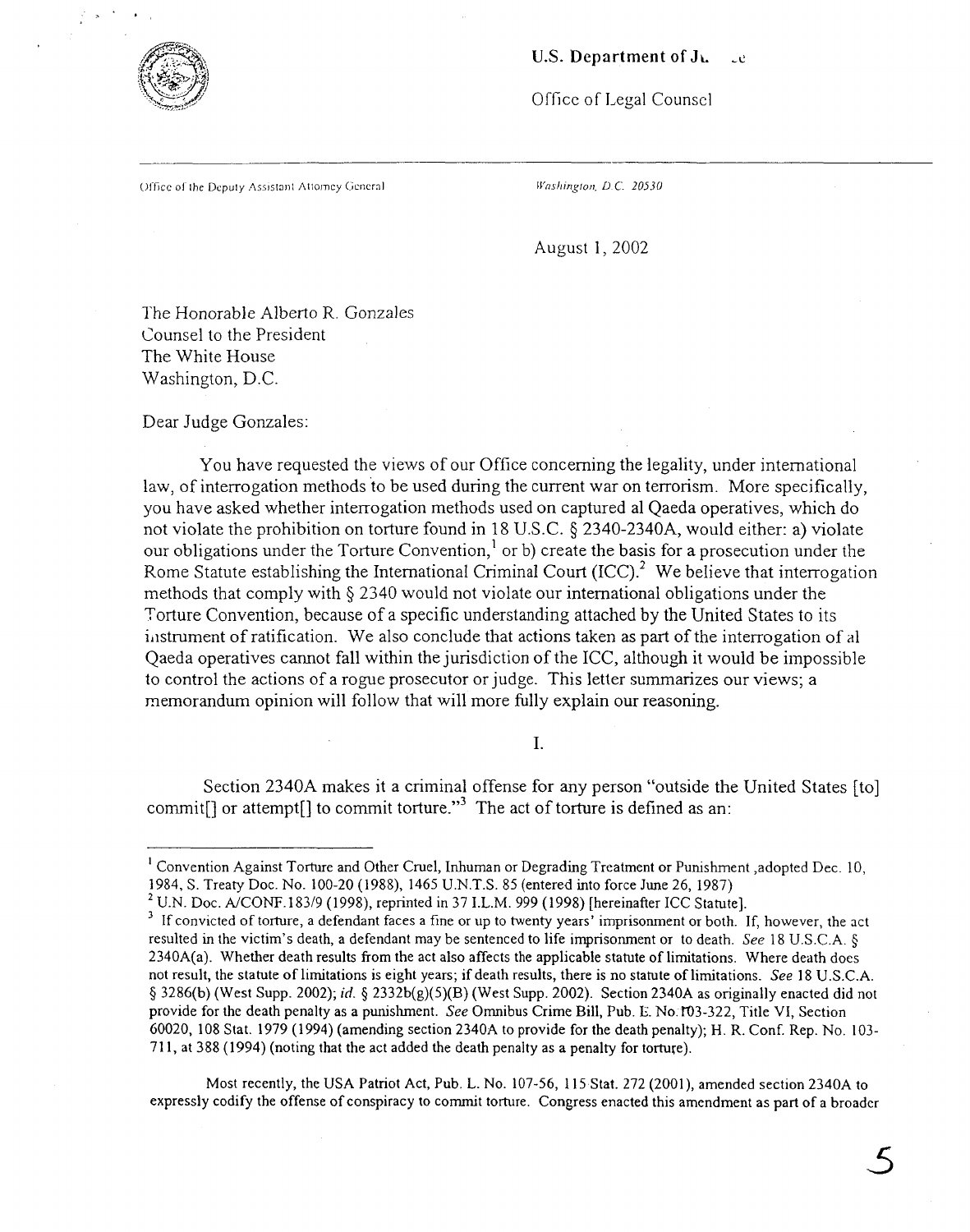act committed by a person acting under the color of law specifically intended to inflict severe physical or mental pain or suffering (other than pain or suffering incidental to lawful sanctions) upon another person within his custody or physical control.

18 U.S.C.A. § 2340(1); *see id.* § 2340A. Thus, to convict a defendant of torture, the prosecution must establish that: (1) the torture occurred outside the United States; (2) the defendant acted under the color of law; (3) the victim was within the defendant's custody or physical control; (4) the defendant specifically intended to cause severe physical or mental pain or suffering; and (5) that the act inflicted severe physical or mental pain or suffering. *See also* S. Exec. Rep. No. 101- 30, at 6 (1990) ("For an act to be 'torture,' it must . . . cause severe pain and suffering, and be intended to cause severe pain and suffering."). As we have explained elsewhere, in order to violate the statute a defendant must have specific intention to inflict severe pain or suffering  $-$  in other words, "the infliction of such pain must be the defendant's precise objective." See Memorandum for Alberto R. Gonzales, Counsel to the President, from: Jay S. Bybee, Assistant Attorney General, Office of Legal Counsel, *Re: Standards of Conduct for Interrogation under under 18 U.S.C. §§ 2340-2340A* at 3 (August 1, 2002).

Section 2340 further defines "severe mental pain or suffering" as:

the prolonged mental harm caused by or resulting from—

(A) the intentional infliction or threatened infliction of severe physical pain or suffering;

(B) the administration or application, or threatened administration or application, of mind-altering substances or other procedures calculated to disrupt profoundly the senses or the personality. $\blacktriangleright$ .

(C) the threat of imminent death; or

 $\frac{1}{\left\langle \mathbf{y}_{1},\mathbf{y}_{2}\right\rangle }\left\langle \mathbf{y}_{2},\mathbf{y}_{2}\right\rangle$ 

(D) the threat that another person will imminently be subjected to death, severe physical pain or suffering, or the administration or application of mind-altering substances or other procedures calculated to disrupt profoundly the senses or personality.

18 U.S.C. § 2340(2). As we have explained, in order to inflict severe mental or suffering, a defendant both must commit one of the four predicate acts, such as threatening imminent death, and intend to cause "prolonged mental harm."

II.

You have asked whether interrogation methods used on al Qaeda operatives that comply with 18 U.S.C. §§ 2340-2340A nevertheless could violate the United States' obligations under the Torture Convention. The Torture Convention defines torture as:

effort to ensure that individuals engaged in the planning of terrorist activities could be prosecuted irrespective of where the activities took place. *See* H. R. Rep. No. 107-236, at 70 (2001) (discussing the addition of "conspiracy" as a separate offense for a variety of "Federal terrorism offense[s]").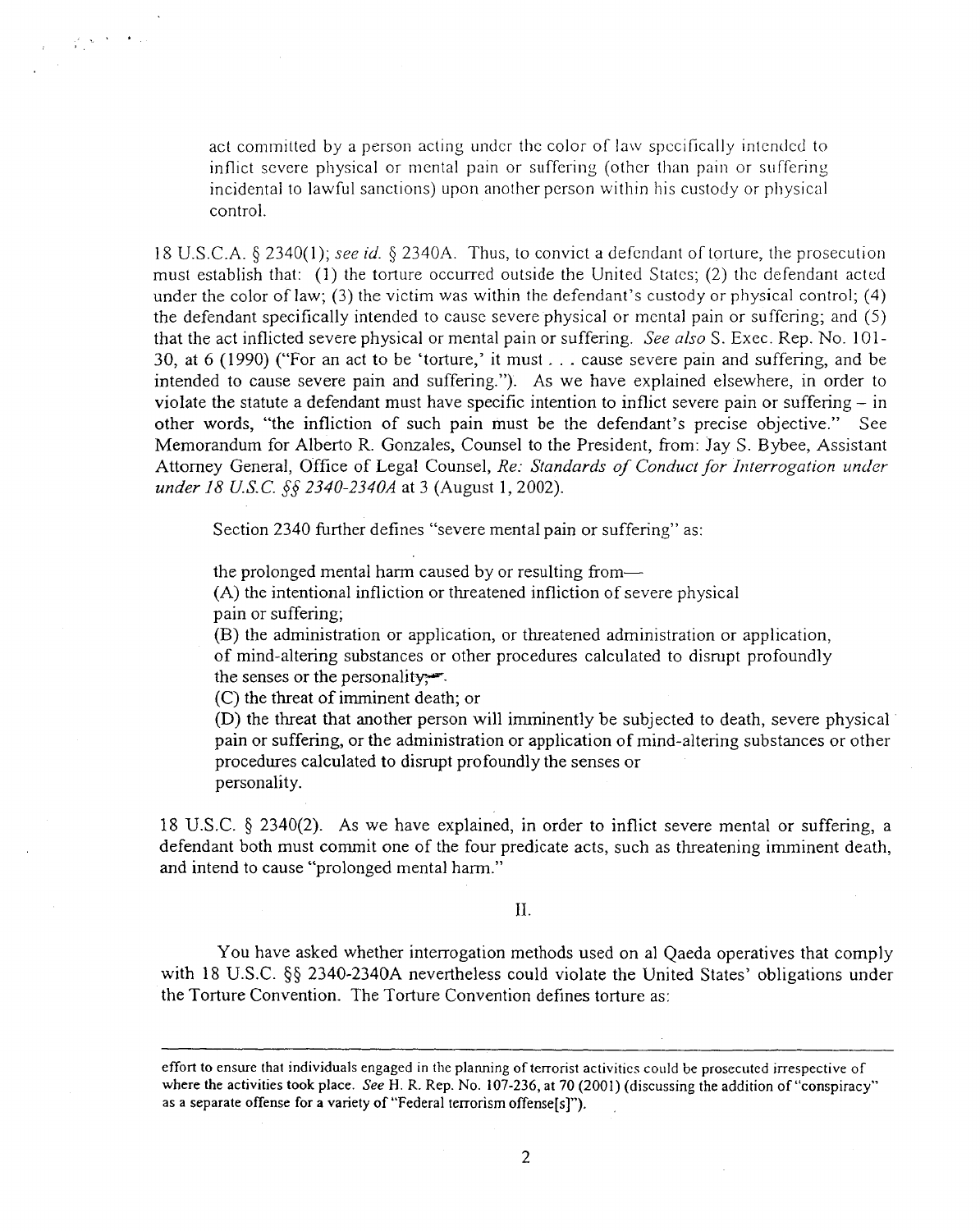any act by which *severe* pain or suffering, whether physical or mental, is intentionally inflicted on a person for such purposes as obtaining from him or a third person information or a confession, punishing him for an act he or a third person has committed or is suspected of having committed, or intimidating or coercing him or a third person, or for any reason based on discrimination of any kind, when such pain or suffering is inflicted by or at the instigation of or with the consent or acquiescence of a public official or other person acting in an official capacity.

## Article 1(1) (emphasis added).

 $e^{i\frac{\pi}{2} \frac{1}{2} \left( \frac{1}{2} \right)^2}$ 

Despite the apparent differences in language between the Convention and § 2340, international law clearly could not hold the United States to an obligation different than that expressed in § 2340. When it acceded to the Convention, the United States attached to its instrument of ratification a clear understanding that defined torture in the exact terms used by  $\S$ 2340. The first Bush administration submitted the following understanding of the treaty:

The United States understands that, in order to constitute torture, an act must be *specifically intended* to inflict severe physical or mental pain or suffering and that mental pain or suffering refers to prolonged mental pain caused by or resulting from (1) the intentional infliction or threatened infliction of severe physical pain or suffering; (2) administration or application, or threatened administration or application, of mind altering substances or other procedures calculated to disrupt profoundly the senses or the personality; (3) the threat of imminent death; or (4) the threat that another person will imminently be subjected to death, severe physical pain or suffering, or the administration or application of mind-altering substances or other procedures calculated to disrupt profoundly the senses or personality.

S. Exec. Rep. No. 101-30, at 36. The Senate approved the Convention based on this understanding, and the United States included the understanding in its instrument of ratification.<sup>4</sup>

This understanding accomplished two things. First, it made crystal clear that the intent requirement for torture was specific intent. By its terms, the Torture Convention might be read to require only general intent although we believe the better argument is that that the Convention's use of the phrase "intentionally inflicted" also created a specific intent-type standard. Second, it added form and substance to the otherwise amorphous concept of *mental*  pain or suffering. In so doing, this understanding ensured that mental torture would rise to a severity comparable to that required in the context of physical torture.

It is one of the core principles of international law that in treaty relations a nation is not bound without its consent. Under international law, a reservation made when ratifying a treaty validly alters or modifies the treaty obligation, subject to certain conditions that will be discussed below. Vienna Convention on the Law of Treaties, May 23, 1969, 1155 U.N.T.S. 331 (entered into force Jan. 27, 1980); 1 Restatement of the Law (Third) of the Foreign Relations Law of the

<sup>&</sup>lt;sup>4</sup> See http://www.un.org/Depts/Treaty/final/ts2/newfiles/part\_boo/iv\_boo/iv\_9.html.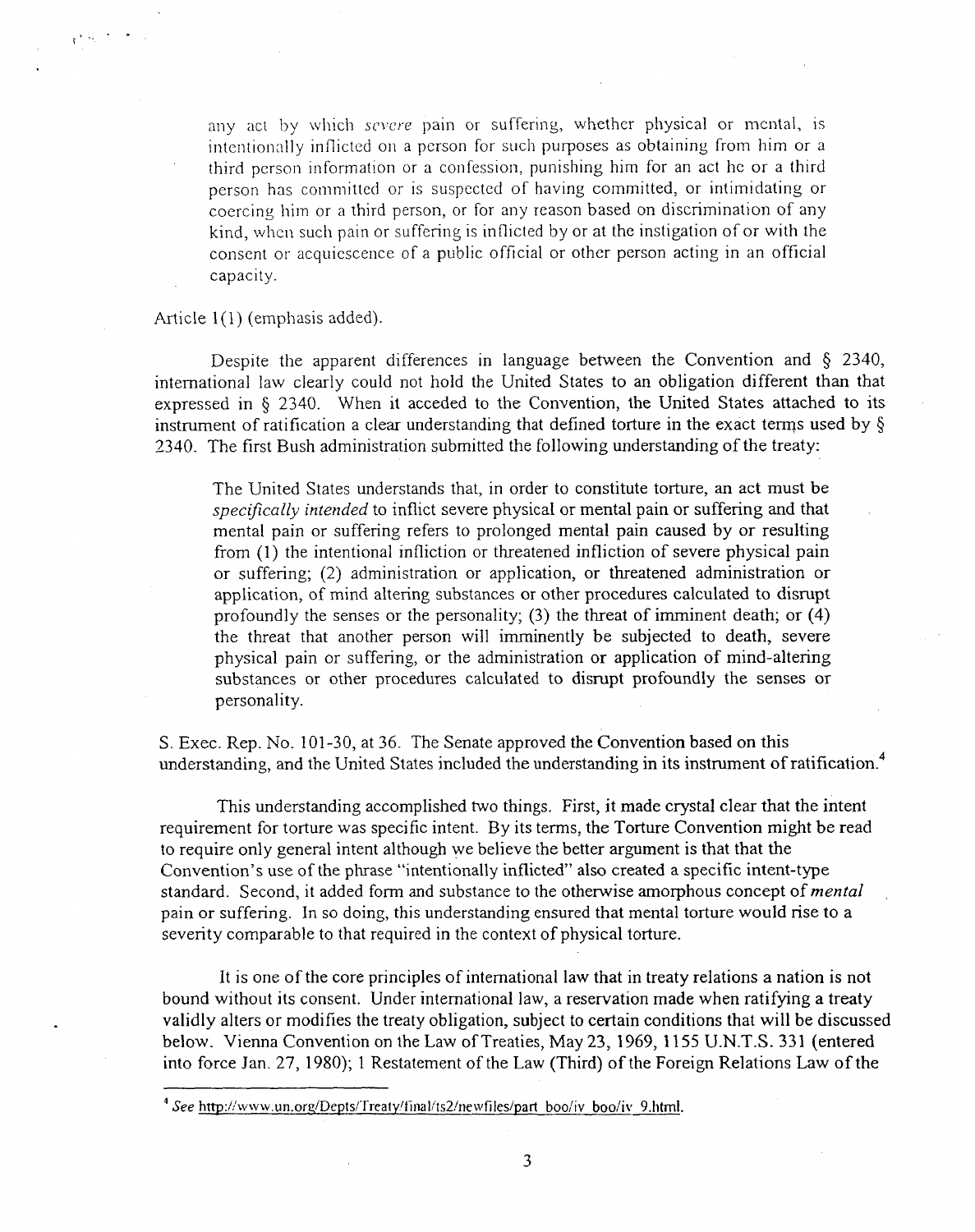United States § 313 (1987).<sup>5</sup> The right to enter reservations applies to multilateral international agreements just as in the more familiar context of bilateral agreements. *Id.* Under international law, therefore, the United States thus is bound only by the text of the Torture Convention as modified by the first Bush administration's understanding.  $6$  As is obvious from its text, Congress codified the understanding almost verbatim when it enacted § 2340. The United States' obligation under the Torture Convention is thus identical to the standard set by § 2340. Conduct that does not violate the latter does not violate the former. Put another way, so long as the interrogation methods do not violate § 2340, they also do not violate our international obligations under the Torture Convention.

ل جا جا جا ج

Although the Vienna Convention on Treaties recognizes several exceptions to the right to make reservations, none of them apply here.<sup>7</sup> First, a reservation is valid and effective unless it purports to defeat the object and purpose of the treaty. Vienna Convention, art. 19. Our initial research indicates that international law has provided little guidance regarding the meaning of the "object and purpose" test. Nonetheless, it is clear that here the United States had not defeated the object and purpose of the Torture Convention. The United States nowhere reserved the right to conduct torture; in fact, it enacted Section 2340 to expand the prohibition on torture in its domestic criminal law. Rather than defeat the object of the Torture Convention, the United States simply accepted its prohibition and attempted, through the Bush administration's understanding, to make clear the scope and meaning of the treaty's obligations.

Second, a treaty reservation will not be valid if the treaty itself prohibits states from taking reservations. The Torture Convention nowhere prohibits state parties from entering reservations. To be sure, two provisions of the Torture Convention – the competence of the Committee Against Torture, art. 28, and the mandatory jurisdiction of the International Court of Justice, art. 30 - specifically note that nations may take reservations from their terms. Nonetheless, the Convention contains no provision that explicitly attempts to preclude states from exercising their basic right under international law to enter reservations to other provisions. Without such a provision, we do not believe that the Torture Convention precludes reservations.

Third, in regard to multilateral agreements, a treaty reservation may not be valid if it is objected to in a timely manner by other states. Vienna Convention art. 20. If another state does not object within a certain period of time, it is deemed to have acquiesced in the reservation. Even if, however, another nation objects, that only means that the provision of the treaty to which the reservation applies is not in force between the two nations  $-$  unless the objecting nation opposes entry into force of the treaty as a whole between the two nations. *Id.* art 21(3). Here, no nation appears to have objected to the United States' further definition of torture. Only

<sup>&</sup>lt;sup>5</sup> Although, under domestic law, the Bush administration's definition of torture was categorized as an "understanding," it was deposited with the instrument of ratification as a condition of the United States' ratification, and so under international law we consider it to be a reservation if it indeed modifies the Torture Convention standard. *See* Restatement (Third) at § 313 cmt. g.

 $<sup>6</sup>$  Further, if we are correct in our suggestion that the Torture Convention itself creates a heightened intent standard,</sup> then the understanding attached by the Bush Administration is less a modification of the Convention's obligations and more of an explanation of how the United States would implement its somewhat ambiguous terms.

It should be noted that the United States is not a signatory to the Vienna Convention, although it has said that it considers some of its provisions to be customary international law.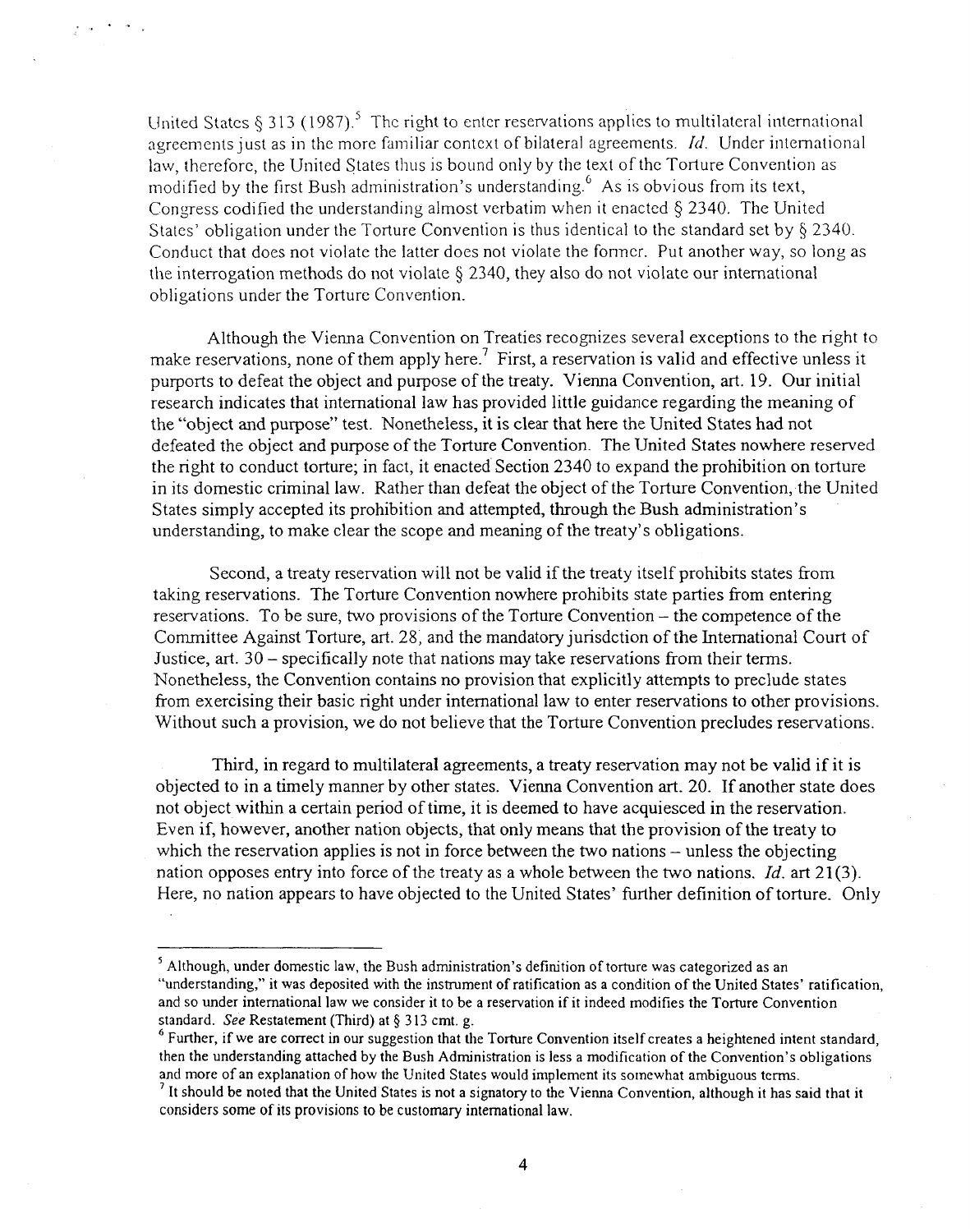one nation, Germany appears to have commented on the United States' reservations, and even Germany did not oppose any U.S. reservation outright.

 $\frac{1}{2} \left( \frac{2}{3} \frac{1}{\lambda} \right) \frac{1}{\lambda} \left( \frac{1}{\lambda} \right) \frac{1}{\lambda} \left( \frac{1}{\lambda} \right) \frac{1}{\lambda} \left( \frac{1}{\lambda} \right)$ 

Thus, we conclude that the Bush administration's understanding created a valid and effective reservation to the Torture Convention. Even if it were otherwise, there is no international court to review the conduct of the United States under the Convention. In an additional reservation, the United States refused to accept the jurisdiction of the ICJ (which, in any event, could hear only a case brought by another state, not by an individual) to adjudicate cases under the Convention. Although the Convention creates a Committee to monitor compliance, it can only conduct studies and has no enforcement powers.

## III.

You have also asked whether interrogations of al Qaeda operatives could be subject to criminal investigation and prosecution by the ICC. We believe that the ICC cannot take action based on such interrogations.

First, as noted earlier, one of the most established principles of international law is that a state cannot be bound by treaties to which it has not consented. Although President Clinton signed the Rome Statute, the United States has withdrawn its signature from the agreement before submitting it to the Senate for advice and consent – effectively terminating it. The United States, therefore, cannot be bound by the provisions of the ICC Treaty nor can U.S. nationals be subject to ICC prosecution. We acknowledge, however, that the binding nature of the ICC treaty on non-parties is a complicated issue and do not attempt to definitively answer it here.

Second, even if the ICC could in some way act upon the United States and its citizens, interrogation of an al Qaeda operative could not constitute a crime under the Rome Statute. Even if certain interrogation methods being contemplated amounted to torture (and we have no facts that indicate that they would), the Rome Statute makes torture a crime subject to the ICC's jurisdiction in only two contexts. Under article 7 of the Rome Statute, torture may fall under the ICC's jurisdiction as a crime against humanity if it is committed as "part of a widespread and systematic attack directed against any civilian population." Here, however, the interrogation of al Qaeda operatives is not occurring as part of such an attack. The United States' campaign against al Qaeda is an attack on a non-state terrorist organization, not a civilian population. If anything, the interrogations are taking place to elicit information that could prevent attacks on civilian populations.

Under article 8 of the Rome statute, torture can fall within the ICC's jurisdiction as a war crime. In order to constitute a war crime, torture must be committed against "persons or property protected under the provisions of the relevant Geneva Conventions." Rome Statute, art. 8. On February 27, 2002, the President determined that neither members of the al Qaeda terrorist network nor Taliban soldiers were entitled to the legal status of prisoners of war under the Convention Relative to the Treatment of Prisoners of War, 6 U.S.T. 3517 ("GPW"). As we have explained elsewhere, members of al Qaeda cannot receive the protections accorded to POWs under GPW because al Qaeda is a non-state terrorist organization that has not signed the Conventions. Memorandum for Alberto R. Gonzales, Counsel to the President and William J.

**5**